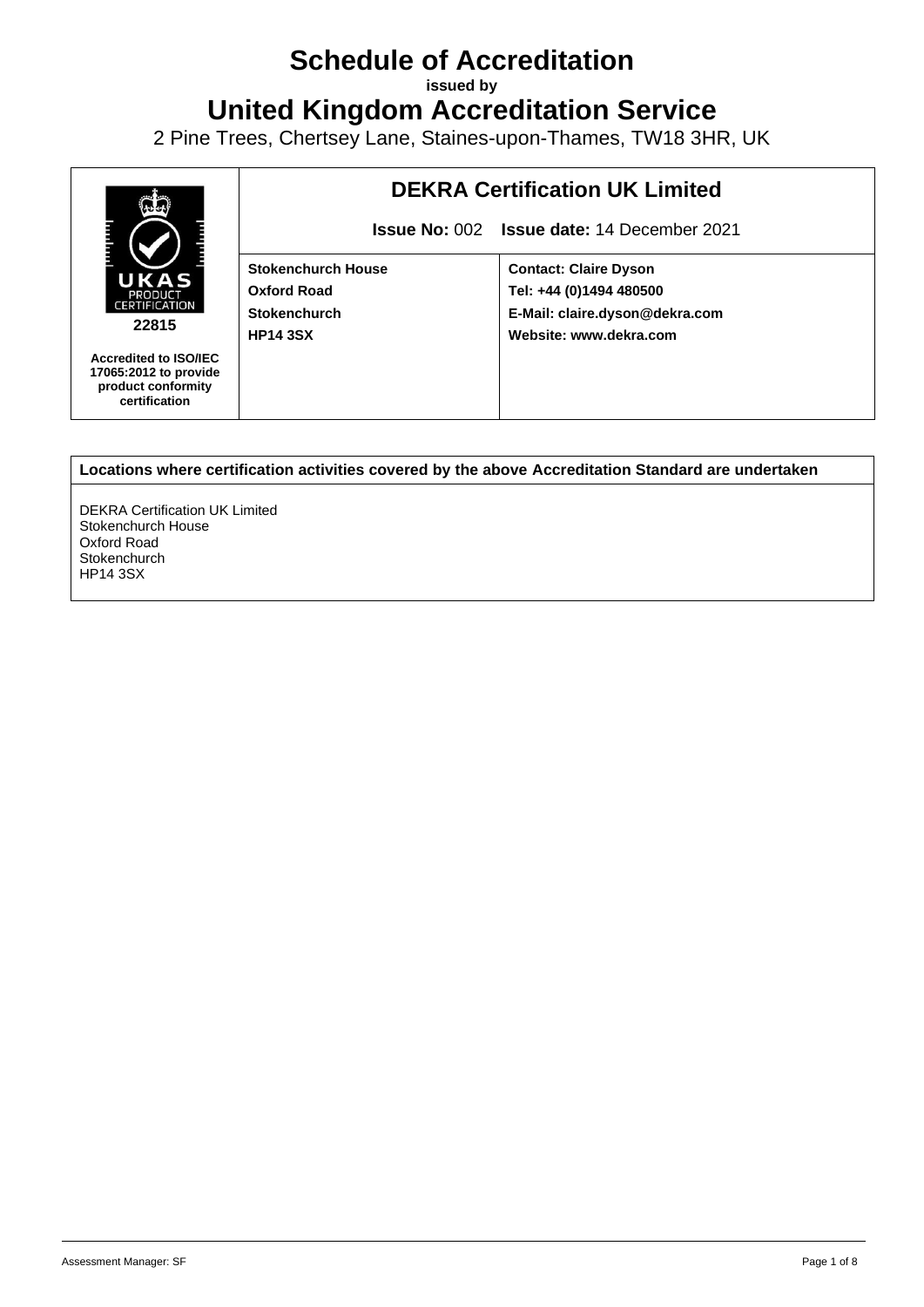|                                                                                    | <b>Schedule of Accreditation</b><br>issued by<br><b>United Kingdom Accreditation Service</b><br>2 Pine Trees, Chertsey Lane, Staines-upon-Thames, TW18 3HR, UK |
|------------------------------------------------------------------------------------|----------------------------------------------------------------------------------------------------------------------------------------------------------------|
| <b>PRODUCT</b><br>ERTIFICATION<br>22815                                            | <b>DEKRA Certification UK Limited</b>                                                                                                                          |
| Accredited to ISO/IEC<br>17065:2012 to provide product<br>conformity certification | <b>Issue No: 002 Issue date: 14 December 2021</b>                                                                                                              |

## DETAIL OF ACCREDITATION

| <b>Product</b>                                                                                                      | <b>Standard</b>                                                                                                |
|---------------------------------------------------------------------------------------------------------------------|----------------------------------------------------------------------------------------------------------------|
| Products components and systems intended for use in<br>and in conjunction with potentially explosive<br>atmospheres | Conformity with standards applicable to the explosion<br>safety of such products, components and systems       |
| Explosive Atmospheres. Equipment. General<br>requirements                                                           | BS EN IEC 60079-0:2018<br>EN IEC 60079-0:2018<br>IEC 60079-0:2017                                              |
| Flameproof enclosures "d"                                                                                           | BS EN 60079-1:2014<br>EN 60079-1:2014<br>IEC 60079-1:2014                                                      |
| Pressurized enclosure "p"                                                                                           | BS EN 60079-2:2014<br>EN 60079-2:2014<br>IEC 60079-2:2014                                                      |
| Powder filling "q"                                                                                                  | BS EN 60079-5:2015<br>EN 60079-5:2015<br>IEC 60079-5:2015                                                      |
| Liquid immersion "o"                                                                                                | BS EN 60079-6:2015<br>EN 60079-6:2015<br>IEC 60079-6:2015                                                      |
| Increased safety "e"                                                                                                | BS EN 60079-7:2015 + A1: 2018<br>EN 60079-7:2015 + A1: 2018<br>IEC 60079-7:2015 + A1: 2017<br>IEC 60079-7:2017 |
| Intrinsic safety "i"                                                                                                | BS EN 60079-11:2012<br>EN 60079-11:2012<br>IEC 60079-11:2011                                                   |
| Pressurized room 'p' and artificially ventilated room 'v'                                                           | BS EN 60079-13:2017<br>EN 60079-13:2017<br>IEC 60079-13:2017                                                   |
| Electrical installations design, selection and erection                                                             | BS EN 60079-14:2014<br>EN 60079-14:2014<br>IEC 60079-14:2013                                                   |
| Type of protection 'n'                                                                                              | BS EN IEC 60079-15:2019<br>EN IEC 60079-15:2019<br>IEC 60079-15:2017                                           |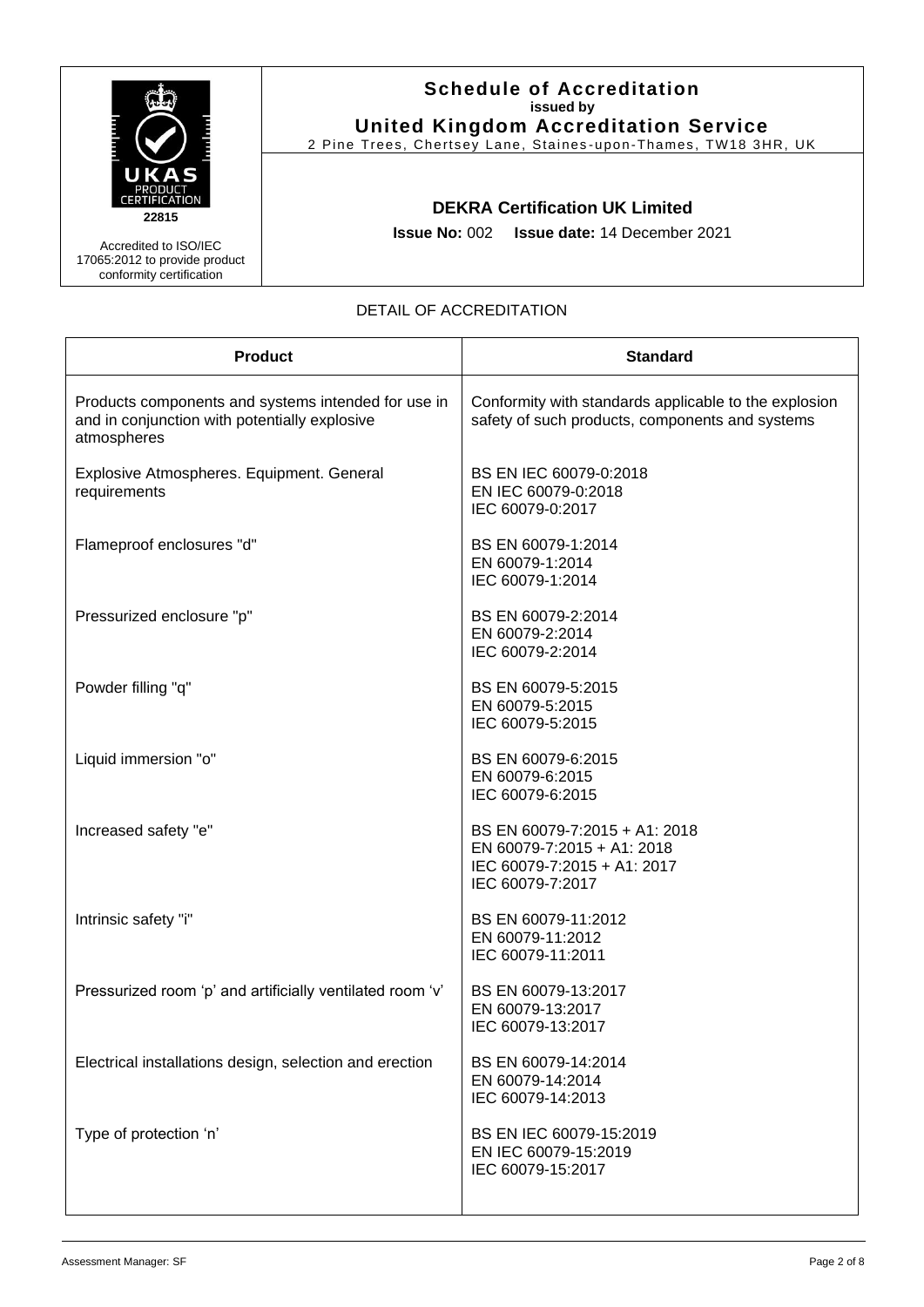| UKAS                                                                                                                         | <b>Schedule of Accreditation</b><br>issued by<br><b>United Kingdom Accreditation Service</b><br>2 Pine Trees, Chertsey Lane, Staines-upon-Thames, TW18 3HR, UK |                                                                                                                      |  |
|------------------------------------------------------------------------------------------------------------------------------|----------------------------------------------------------------------------------------------------------------------------------------------------------------|----------------------------------------------------------------------------------------------------------------------|--|
| <b>ERTIFICATION</b><br>22815<br>Accredited to ISO/IEC<br>17065:2012 to provide product<br>conformity certification           | <b>DEKRA Certification UK Limited</b><br><b>Issue No: 002</b><br><b>Issue date: 14 December 2021</b>                                                           |                                                                                                                      |  |
| <b>Product</b>                                                                                                               |                                                                                                                                                                | <b>Standard</b>                                                                                                      |  |
| Products components and systems intended for use in<br>and in conjunction with potentially explosive<br>atmospheres (cont'd) |                                                                                                                                                                | Conformity with standards applicable to the explosion<br>safety of such products, components and systems<br>(cont'd) |  |

| atmospheres (cont'd)                                                                                                                          | (cont'd)                                                                                                         |
|-----------------------------------------------------------------------------------------------------------------------------------------------|------------------------------------------------------------------------------------------------------------------|
| Encapsulation 'm'                                                                                                                             | BS EN 60079-18:2015 +A1:2017<br>EN IEC 60079-18:2015 +A1:2017<br>IEC 60079-18:2014 +A1:2017<br>IEC 60079-18:2017 |
| Intrinsically safe electrical systems                                                                                                         | BS EN 60079-25:2010<br>EN 60079-25:2010<br>IEC 60079-25:2010 (withdrawn)<br>IEC 60079-25:2020                    |
| Equipment Protection Level (EPL) Ga                                                                                                           | BS EN 60079-26:2015<br>EN 60079-26:2015<br>IEC 60079-26:2015 (withdrawn)<br>IEC 60079-26:2021                    |
| Protection of equipment and transmission systems<br>using optical radiation                                                                   | BS EN 60079-28:2015<br>EN 60079-28:2015<br>IEC 60079-28:2015                                                     |
| Gas detectors. Performance requirements of detectors<br>for flammable gases                                                                   | BS EN 60079-29-1:2016<br>EN 60079-29-1:2016<br>IEC 60079-29-1:2016 + A1:2020<br>IEC 60079-29-1:2020              |
| Electrical resistance trace heating - General and<br>testing requirements                                                                     | BS EN 60079-30-1:2017<br>EN 60079-30-1:2017<br>IEC/IEEE 60079-30-1:2015                                          |
| Protection by enclosure "t"                                                                                                                   | BS EN 60079-31:2014<br>EN 60079-31:2014<br>IEC 60079-31:2013                                                     |
| Special protection 's'                                                                                                                        | PD CLC/TR 60079-33:2015<br>CLC/TR 60079-33:2015<br>IEC 60079-33:2012                                             |
| Caplights for use in mines susceptible to firedamp.<br>General requirements. Construction and testing in<br>relation to the risk of explosion | BS EN 60079-35-1:2011<br>EN 60079-35-1:2011<br>IEC 60079-35-1:2011                                               |
| Intrinsically safe systems with electronically controlled<br>spark duration limitation                                                        | PD CLC IEC/TS 60079-39:2019<br>CLC IEC/TS 60079-39:2019<br>IEC TS 60079-39:2015                                  |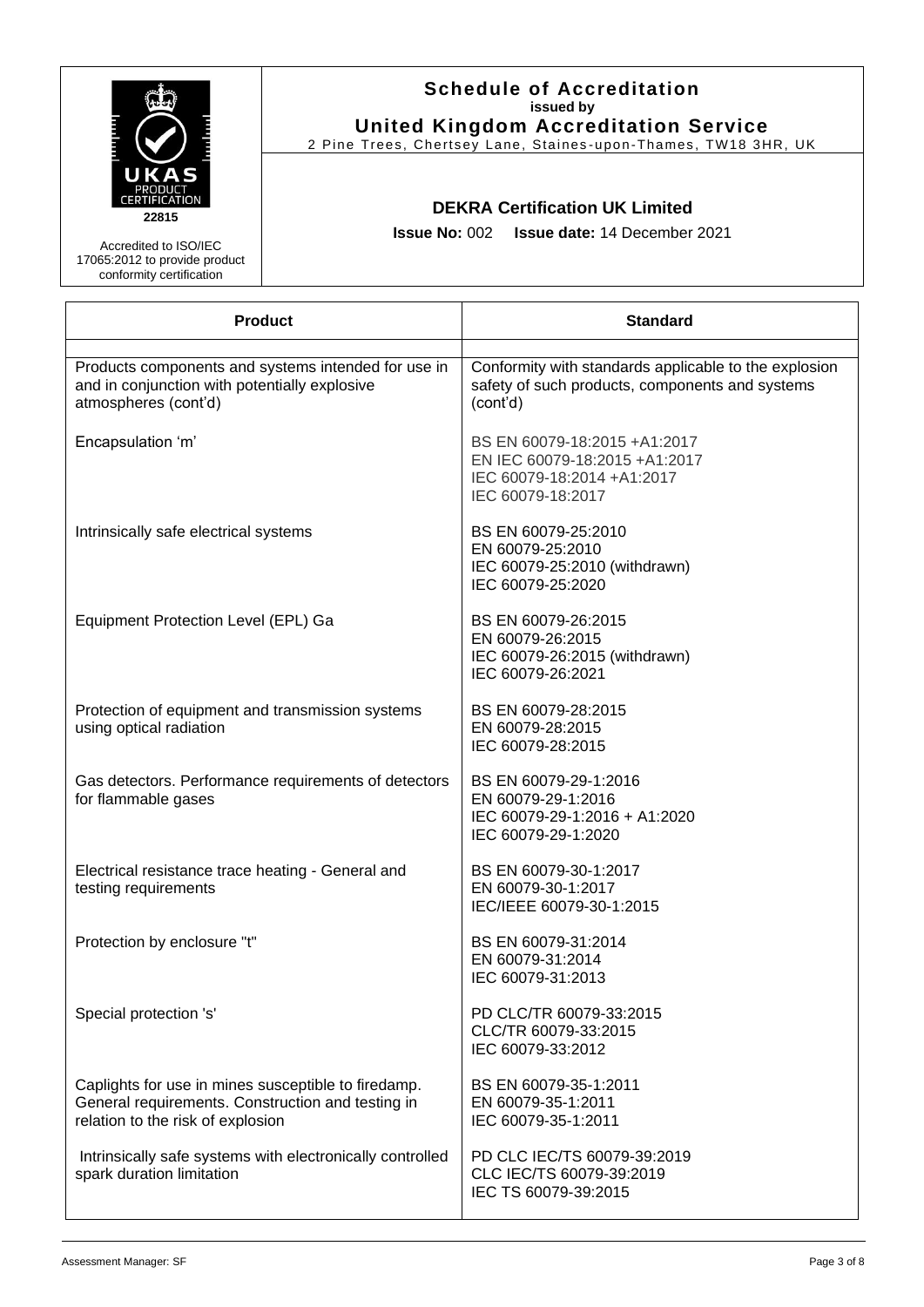|                                                                                                                              | <b>Schedule of Accreditation</b><br>issued by<br><b>United Kingdom Accreditation Service</b><br>2 Pine Trees, Chertsey Lane, Staines-upon-Thames, TW18 3HR, UK |                                                                                                                      |  |
|------------------------------------------------------------------------------------------------------------------------------|----------------------------------------------------------------------------------------------------------------------------------------------------------------|----------------------------------------------------------------------------------------------------------------------|--|
| UKAS<br><b>ERTIFICATION</b><br>22815<br>Accredited to ISO/IEC<br>17065:2012 to provide product<br>conformity certification   | <b>Issue No: 002</b>                                                                                                                                           | <b>DEKRA Certification UK Limited</b><br><b>Issue date: 14 December 2021</b>                                         |  |
| <b>Product</b>                                                                                                               |                                                                                                                                                                | <b>Standard</b>                                                                                                      |  |
| Products components and systems intended for use in<br>and in conjunction with potentially explosive<br>atmospheres (cont'd) |                                                                                                                                                                | Conformity with standards applicable to the explosion<br>safety of such products, components and systems<br>(cont'd) |  |
| Requirements for process sealing between flammable<br>process fluids and electrical systems                                  |                                                                                                                                                                | PD IEC/TS 60079-40:2015<br>IEC TS 60079-40:2015                                                                      |  |
| Electrical Safety Devices for the control of potential<br>ignition sources from Ex-Equipment                                 |                                                                                                                                                                | PD IEC/TS 60079-42:2019<br>IEC TS 60079-42:2019                                                                      |  |
| Equipment assemblies                                                                                                         |                                                                                                                                                                | PD IEC/TS 60079-46:2017<br>IEC TS 60079-46:2017                                                                      |  |
| Application of quality systems for ex product<br>manufacture                                                                 |                                                                                                                                                                | BS EN ISO/IEC 80079-34:2020<br>EN ISO/IEC 80079-34:2020                                                              |  |

ISO/IEC 80079-34:2018

BS EN ISO 80079-36:2016 EN ISO 80079-36:2016 ISO 80079-36:2016

BS EN ISO 80079-37:2016 EN ISO 80079-37:2016 EN ISO 80079-37:2016

[BS EN 14986:2017](https://shop.bsigroup.com/ProductDetail?pid=000000000030294093) EN 14986:2017

[BS EN 50104:2019](https://shop.bsigroup.com/ProductDetail?pid=000000000030377259) EN 50104:2019

[BS EN 50271:2018](https://shop.bsigroup.com/ProductDetail?pid=000000000030331470) EN 50271:2018

BS EN 50303:2000 EN 50303:2000

Non-electrical equipment for explosive atmospheres - Basic method and requirements

Non-electrical type of protection constructional safety ''c'', control of ignition sources ''b'', liquid immersion ''k''

Design of fans working in potentially explosive atmospheres

[Electrical equipment for the detection and](https://shop.bsigroup.com/ProductDetail?pid=000000000030377259)  [measurement of oxygen. Performance requirements](https://shop.bsigroup.com/ProductDetail?pid=000000000030377259)  [and test methods.](https://shop.bsigroup.com/ProductDetail?pid=000000000030377259)

Electrical apparatus for the detection and measurement of combustible gases, toxic gases or oxygen. Requirements and tests for apparatus using software and/or digital technologies

[Group I, Category M1 equipment intended to remain](https://shop.bsigroup.com/ProductDetail?pid=000000000019974368)  [functional in atmospheres endangered by firedamp](https://shop.bsigroup.com/ProductDetail?pid=000000000019974368)  [and/or coal dust.](https://shop.bsigroup.com/ProductDetail?pid=000000000019974368)

END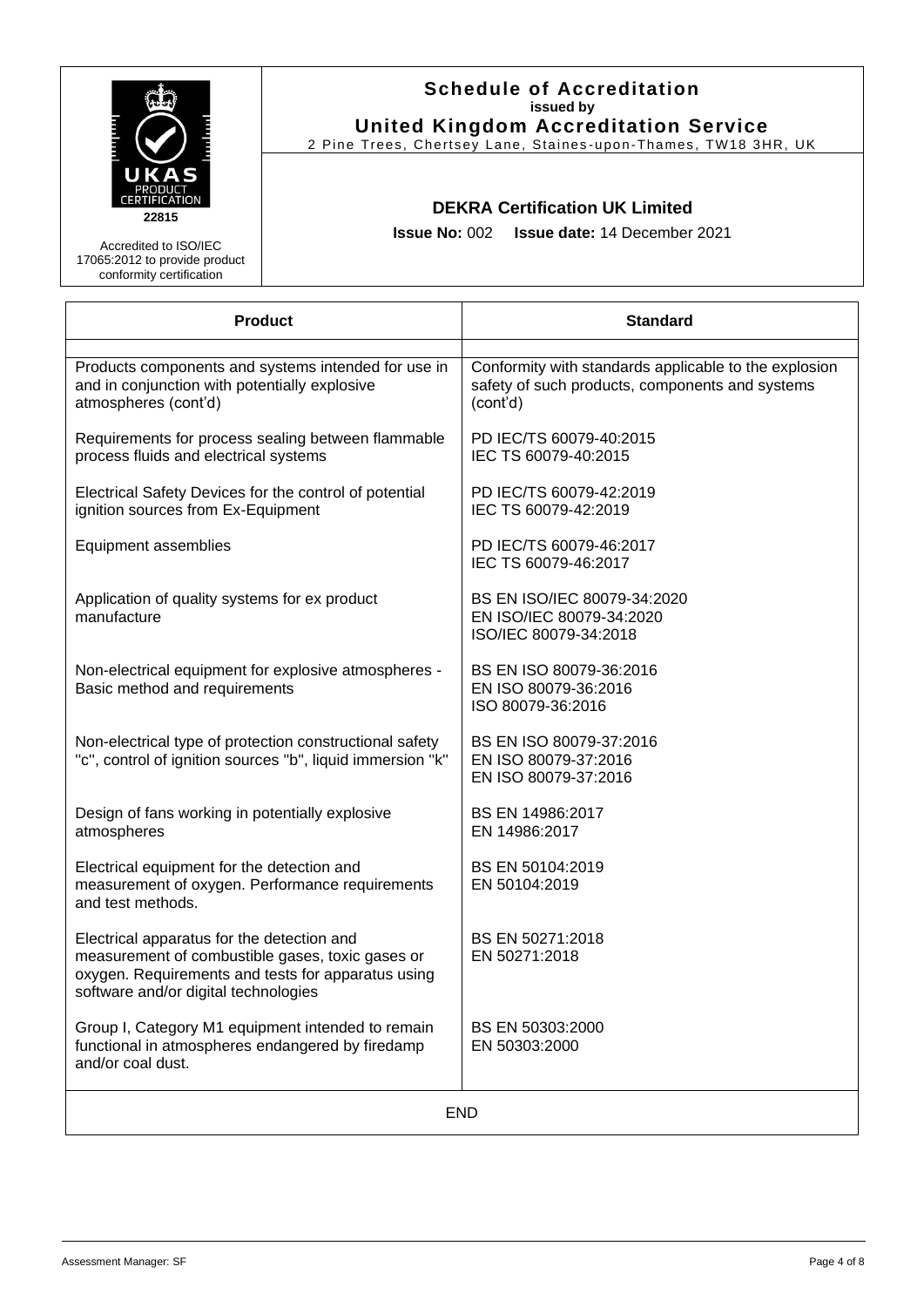

| Accreditation for the purpose of UK Approved Body Activity in accordance with UKCA Requirements and<br><b>UKAS Publication GEN 5</b>                                                                  |                                                                                                                                                                                                                                                                                                                            |                                                                                                                            |                                                                                                                                                |                         |  |
|-------------------------------------------------------------------------------------------------------------------------------------------------------------------------------------------------------|----------------------------------------------------------------------------------------------------------------------------------------------------------------------------------------------------------------------------------------------------------------------------------------------------------------------------|----------------------------------------------------------------------------------------------------------------------------|------------------------------------------------------------------------------------------------------------------------------------------------|-------------------------|--|
| Directive /<br><b>Regulation</b>                                                                                                                                                                      | <b>Conformity</b><br><b>Assessment procedure/</b><br><b>Module/article</b>                                                                                                                                                                                                                                                 | Category of products or<br>individual products                                                                             | <b>Essential</b><br>requirements:<br><b>Product specification</b><br>/Properties/Standards                                                     | <b>Location</b><br>code |  |
| <b>Equipment and</b><br><b>Protective Systems</b><br>Intended for use in<br><b>Potentially</b><br><b>Explosive</b><br><b>Atmospheres</b><br><b>Regulations 2016,</b><br>SI 2016 No 1107 as<br>amended | Schedule 3A, Part 1<br><b>Type Examination</b><br>Schedule 3A, Part 2<br>Conformity to type based<br>on quality assurance of<br>the production process<br>Schedule 3A, Part 3<br>Conformity to type based<br>on product verification<br>Schedule 3A, Part 7<br>Conformity based on unit<br>verification                    | Group I - Category M1<br>Group II - Category 1<br>(Equipment and Protective<br>systems, Safety Devices<br>etc, Components) | Schedule 1 Essential<br>health and safety<br>requirements and<br>assessment of quality<br>system in accordance<br>with the relevant<br>Module. |                         |  |
|                                                                                                                                                                                                       | Schedule 3A, Part 1<br><b>Type Examination</b><br>Schedule 3A, Part 4<br>Conformity to type based<br>on internal production<br>control plus supervised<br>product Testing<br>Schedule 3A, Part 5<br>Conformity based on<br>product quality<br>assurance<br>Schedule 3A, Part 7<br>Conformity based on unit<br>verification | Group I - Category M2<br>Group II - Category 2<br>(Combustion Engine or<br><b>Electrical Equipment,</b><br>Components)     |                                                                                                                                                |                         |  |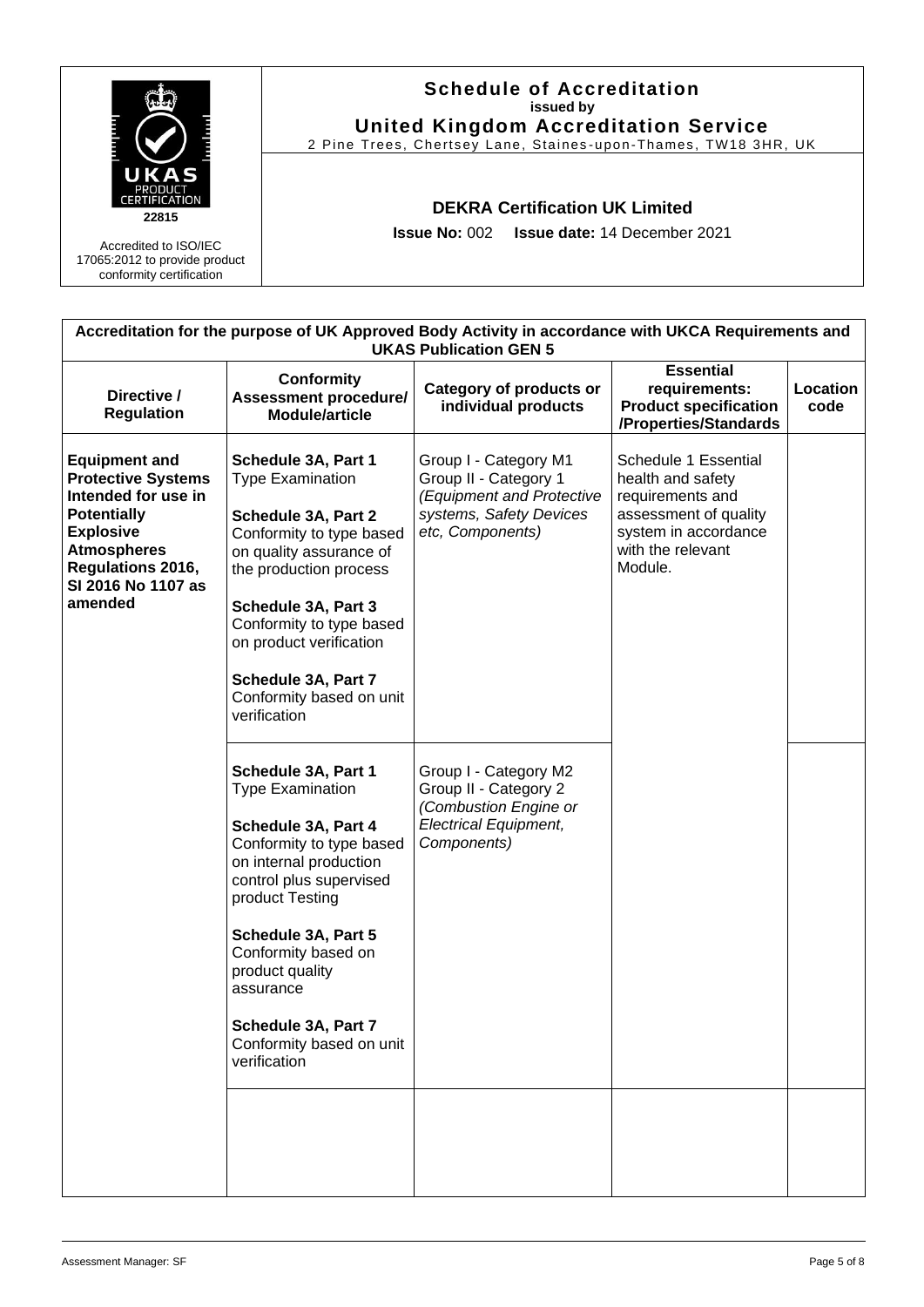|                                                                                                                                                                                                          |                                                                                              | <b>Schedule of Accreditation</b><br>issued by<br><b>United Kingdom Accreditation Service</b><br>2 Pine Trees, Chertsey Lane, Staines-upon-Thames, TW18 3HR, UK |                                                                                                                                                                                                                    |                                                                                                                |                  |  |
|----------------------------------------------------------------------------------------------------------------------------------------------------------------------------------------------------------|----------------------------------------------------------------------------------------------|----------------------------------------------------------------------------------------------------------------------------------------------------------------|--------------------------------------------------------------------------------------------------------------------------------------------------------------------------------------------------------------------|----------------------------------------------------------------------------------------------------------------|------------------|--|
| 22815<br>Accredited to ISO/IEC<br>17065:2012 to provide product<br>conformity certification                                                                                                              |                                                                                              | <b>DEKRA Certification UK Limited</b><br><b>Issue No: 002</b><br><b>Issue date: 14 December 2021</b>                                                           |                                                                                                                                                                                                                    |                                                                                                                |                  |  |
|                                                                                                                                                                                                          |                                                                                              |                                                                                                                                                                | Accreditation for the purpose of UK Approved Body Activity in accordance with UKCA Requirements and<br><b>UKAS Publication GEN 5</b>                                                                               |                                                                                                                |                  |  |
| Directive /<br><b>Regulation</b>                                                                                                                                                                         | <b>Conformity</b><br><b>Assessment procedure/</b><br><b>Module/article</b>                   |                                                                                                                                                                | Category of products or<br>individual products                                                                                                                                                                     | <b>Essential</b><br>requirements:<br><b>Product specification</b><br>/Properties/Standards                     | Location<br>code |  |
| <b>Equipment and</b><br><b>Protective Systems</b><br>Intended for use in<br><b>Potentially</b><br><b>Explosive</b><br><b>Atmospheres</b><br>Regulations 2016,<br>SI 2016 No. 1107 as<br>amended (cont'd) | Schedule 3A, Part 7<br>Conformity based on unit<br>verification                              |                                                                                                                                                                | Group I - Category M2<br>Group II - Category 2<br>(Non-combustion Engine<br>and Non-electrical items)                                                                                                              | Schedule 1 Essential<br>health and safety<br>requirements and<br>assessment of quality<br>system in accordance |                  |  |
|                                                                                                                                                                                                          | Schedule 3A, Part 7<br>Conformity based on unit<br>verification                              |                                                                                                                                                                | Group II - Category 3<br>(Equipment and Protective<br>systems, Components)                                                                                                                                         | with the relevant<br>Module.                                                                                   |                  |  |
|                                                                                                                                                                                                          | <b>Regulation</b><br>39(1)(b)(ii)(bb) Receipt<br>and retention of a<br><b>Technical File</b> |                                                                                                                                                                | Group I - Category M2<br>Group II - Category 2<br>(Non-combustion Engine<br>and Non-electrical items)                                                                                                              | Storage of technical<br>files                                                                                  |                  |  |
|                                                                                                                                                                                                          |                                                                                              |                                                                                                                                                                | Conformity of the design and construction of equipment, components and protective systems with the standards<br>listed above and/or the Essential Health and Safety requirements of Schedule 1 of the regulations; |                                                                                                                |                  |  |
|                                                                                                                                                                                                          |                                                                                              |                                                                                                                                                                |                                                                                                                                                                                                                    |                                                                                                                |                  |  |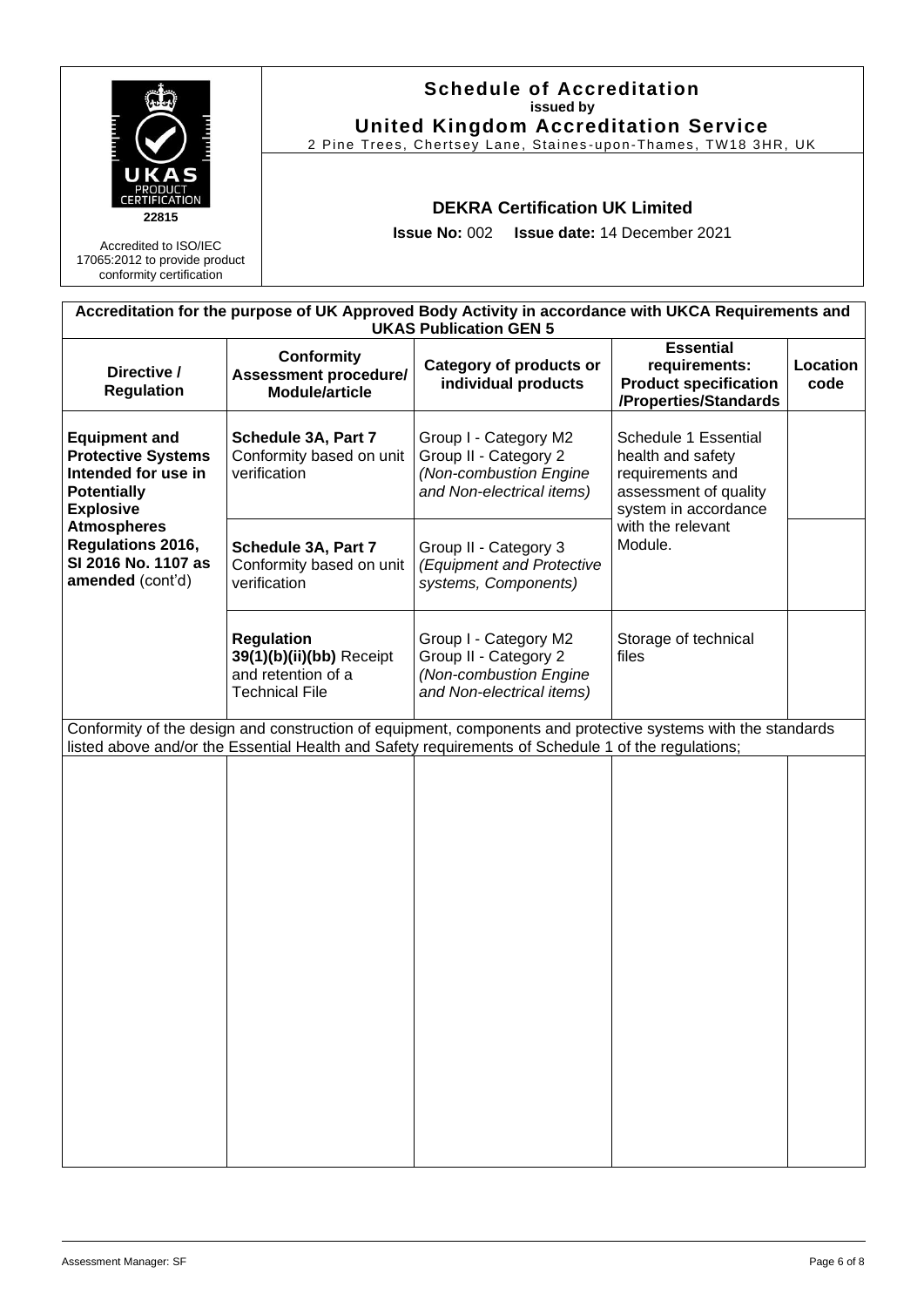| PRODUCT<br><b>TERTIFICATION</b><br>22815                                           | <b>Schedule of Accreditation</b><br>issued by<br><b>United Kingdom Accreditation Service</b><br>2 Pine Trees, Chertsey Lane, Staines-upon-Thames, TW18 3HR, UK |
|------------------------------------------------------------------------------------|----------------------------------------------------------------------------------------------------------------------------------------------------------------|
|                                                                                    | <b>DEKRA Certification UK Limited</b>                                                                                                                          |
| Accredited to ISO/IEC<br>17065:2012 to provide product<br>conformity certification | <b>Issue No: 002 Issue date: 14 December 2021</b>                                                                                                              |

| Accreditation for the purpose of Notified Body Activity relating to the Northern Ireland market (CE + UKNI)<br>taking into account EA-2/17                                                                                                                                                                                                                                                                                                |                                                                                                                                                                                                                                                                                                       |                                                                                                                            |                                                                                                                                              |                  |  |
|-------------------------------------------------------------------------------------------------------------------------------------------------------------------------------------------------------------------------------------------------------------------------------------------------------------------------------------------------------------------------------------------------------------------------------------------|-------------------------------------------------------------------------------------------------------------------------------------------------------------------------------------------------------------------------------------------------------------------------------------------------------|----------------------------------------------------------------------------------------------------------------------------|----------------------------------------------------------------------------------------------------------------------------------------------|------------------|--|
| Directive /<br><b>Regulation</b>                                                                                                                                                                                                                                                                                                                                                                                                          | <b>Conformity Assessment</b><br>procedure/<br><b>Module/article</b>                                                                                                                                                                                                                                   | <b>Category of products or</b><br>individual products                                                                      | <b>Essential</b><br>requirements:<br><b>Product specification</b><br>/Properties/Standards                                                   | Location<br>code |  |
| <b>Equipment and</b><br><b>Protective systems</b><br>Intended for use in<br><b>Potentially</b><br><b>Explosive</b><br>Atmospheres,<br><b>Directive</b><br>(2014/34/EU)<br>implemented in<br>Northern Ireland by<br>the Equipment and<br><b>Protective Systems</b><br>Intended for use in<br><b>Potentially</b><br><b>Explosive</b><br><b>Atmospheres</b><br><b>Regulations</b><br>(Northern Ireland)<br>2017, SI 2017 No 90<br>as amended | <b>Annex III</b><br><b>EU-Type Examination</b><br><b>Annex IV</b><br>Conformity to type based<br>on quality assurance of the<br>production process<br><b>Annex V</b><br>Conformity to type based<br>on product verification<br><b>Annex IX</b><br>Conformity based on unit<br>verification            | Group I - Category M1<br>Group II - Category 1<br>(Equipment and Protective<br>systems, Safety Devices<br>etc, Components) | Annex II Essential<br>health and safety<br>requirements and<br>assessment of quality<br>system in accordance<br>with the relevant<br>Module. |                  |  |
|                                                                                                                                                                                                                                                                                                                                                                                                                                           | <b>Annex III</b><br>EU-Type Examination<br><b>Annex VI</b><br>Conformity to type based<br>on internal production<br>control plus supervised<br>product Testing<br><b>Annex VII</b><br>Conformity based on<br>product quality assurance<br><b>Annex IX</b><br>Conformity based on unit<br>verification | Group I - Category M2<br>Group II - Category 2<br>(Combustion Engine or<br><b>Electrical Equipment,</b><br>Components)     |                                                                                                                                              |                  |  |
|                                                                                                                                                                                                                                                                                                                                                                                                                                           | Accreditation for the purpose of Notified Body Activity relating to the Northern Ireland market (CE + UKNI)                                                                                                                                                                                           | taking into account EA-2/17                                                                                                |                                                                                                                                              |                  |  |